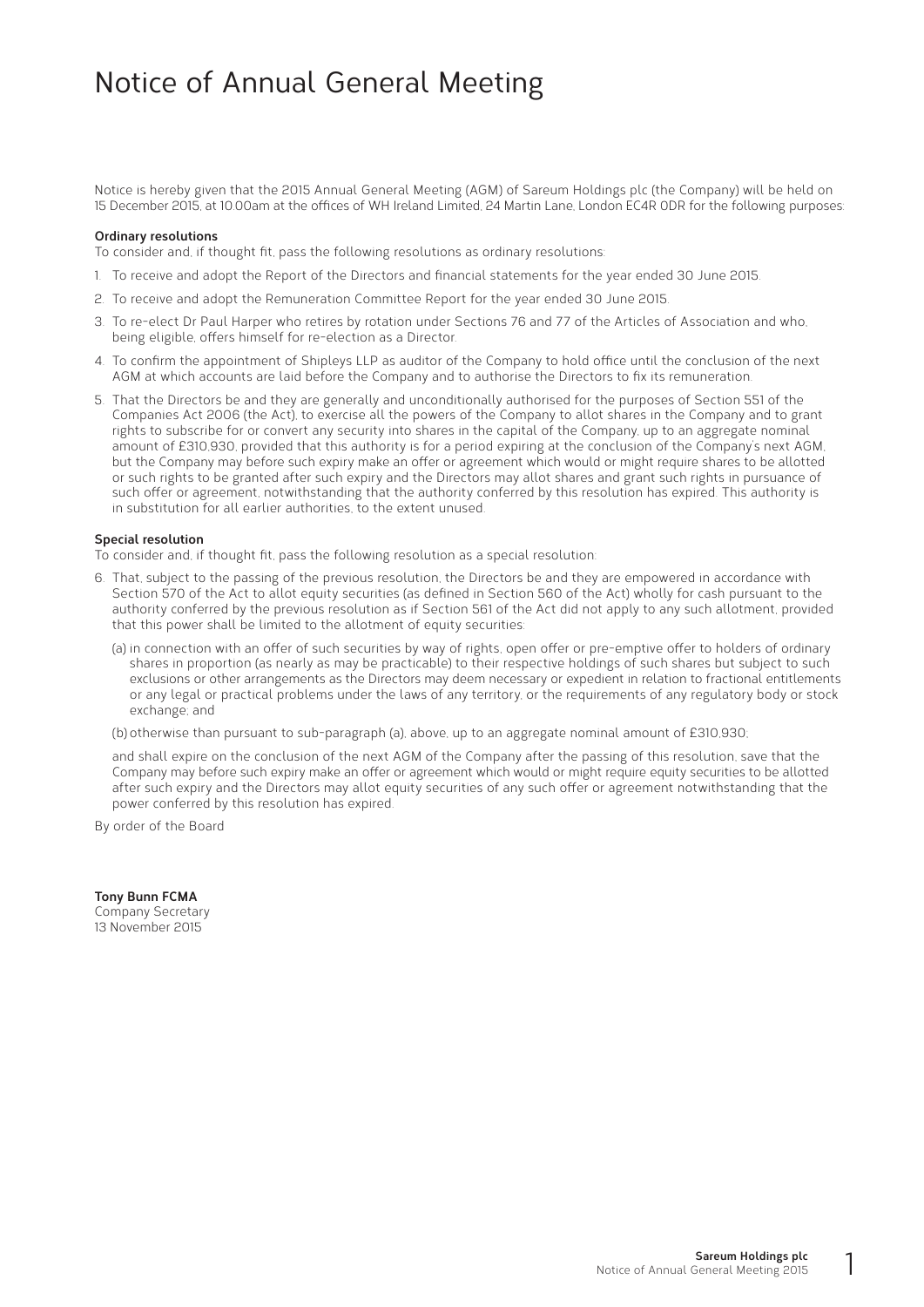# Notice of Annual General Meeting continued

#### **Notes**

- 1. Any member entitled to attend and vote at the AGM is entitled to appoint one or more proxies (who need not be a member of the Company but must attend the AGM to represent you) to attend, speak and vote instead of the member, provided that each proxy is appointed to exercise the rights attaching to different shares held by the shareholder. Completion and return of a form of proxy will not preclude a member from attending and voting at the meeting in person, should he subsequently decide to do so.
- 2. To appoint more than one proxy, please photocopy the form of proxy. On each copy of the form of proxy you must also include the number of shares in respect of which each proxy is appointed (which, in aggregate, should not exceed the number of voting shares held by you) and indicate how you wish each proxy to vote. You may not appoint more than one proxy to exercise the rights attached to any one share. Please also indicate by ticking the box that the proxy is one of multiple instructions being given.
- 3. In order to be valid, any form of proxy, power of attorney or other authority under which it is signed, or a notarially certified or office copy of such power or authority, must reach the Company's registrars, Capita Asset Services, PXS, 34 Beckenham Road, Beckenham, Kent BR3 4TU, United Kingdom, not less than 48 hours before the time of the meeting or of any adjournment of the meeting.
- 4. As permitted by Regulation 41 of the Uncertificated Securities Regulations 2001, shareholders who hold shares in uncertificated form must be entered on the Company's share register at 6.00pm on 11 December 2015 in order to be entitled to attend and vote at the AGM. Such shareholders may only cast votes in respect of shares held at such time. Changes to entries on the relevant register after that time shall be disregarded in determining the rights of any person to attend or vote at the meeting.
- 5. Copies of the service contracts of each of the Directors, and the register of Directors' interests in shares of the Company, will be available for inspection at the registered office of the Company during usual business hours on any weekday (public holidays excluded) from the date of this notice until the date of the AGM and at the place of the AGM from at least 15 minutes prior to and until the conclusion of the AGM or any adjournment of it.
- 6. You may submit your proxy electronically using the Share Portal Service at www.capitashareportal.com. To vote online you will need to log into your Share Portal account or register for the Share Portal if you have not already done so.

### Availability of Report and Accounts

The Company's Report and Accounts for the year ended 30 June 2015 has now been posted to shareholders who requested a hard copy and is available for download from the Company's website www.sareum.com.